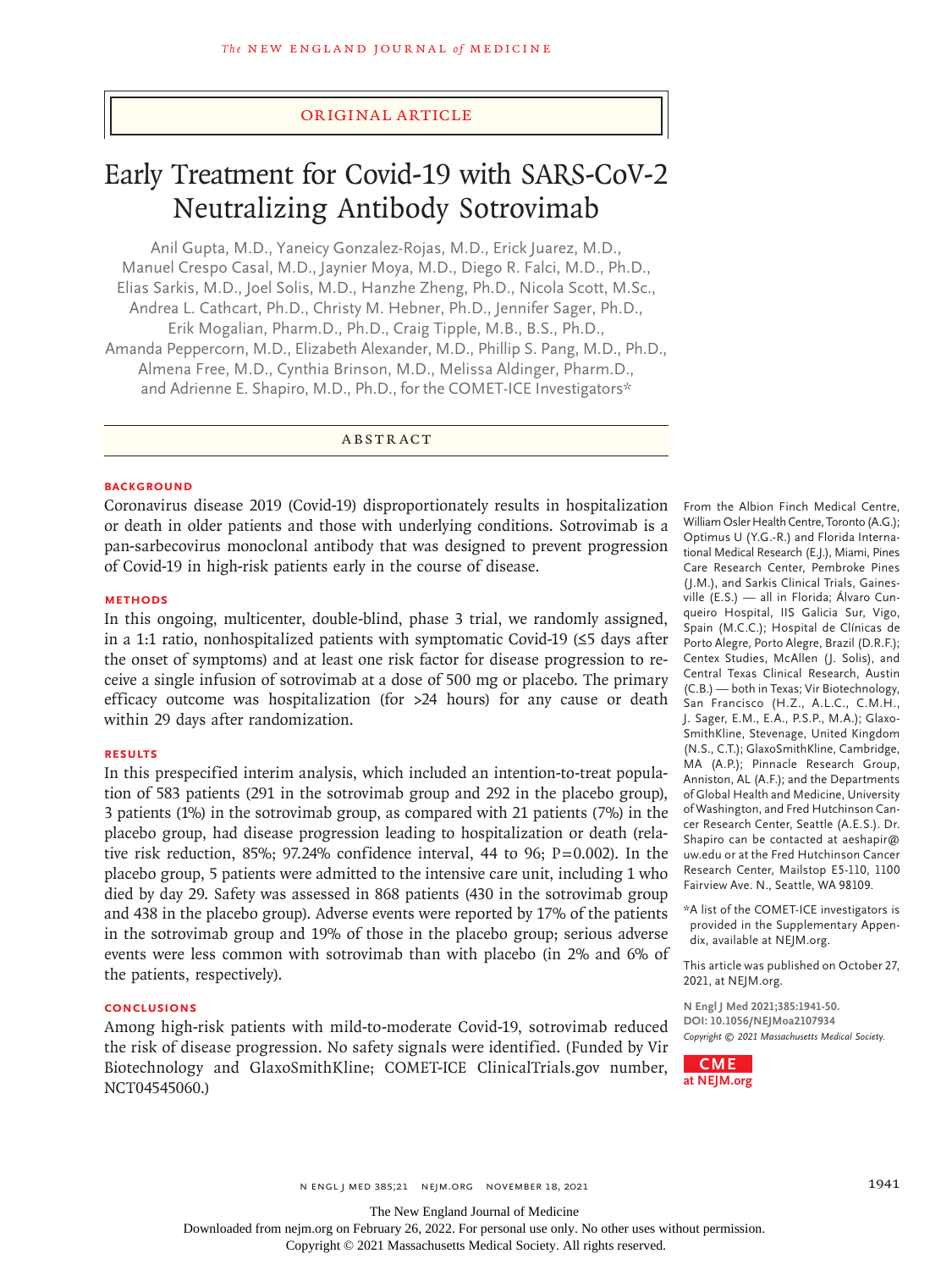*A Quick Take is available at NEJM.org*

**MORE THAN 4.8 MILLION PERSONS**<br>worldwide have died from coronavirus<br>global pandemic.<sup>1</sup> In the United States alone, an worldwide have died from coronavirus disease 2019 (Covid-19) during the global pandemic.1 In the United States alone, an estimated 960,000 to 2.4 million Covid-19–related hospitalizations occurred through the fall of 2020 and, at the peak of the pandemic in January 2021, 79% of hospital beds in intensive care units (ICUs) were occupied by patients with this disease.<sup>1-3</sup> Older patients with Covid-19 and those with certain coexisting conditions such as obesity, diabetes mellitus, chronic obstructive pulmonary disease, and chronic kidney disease have been identified as being at highest risk for hospitalization or death.<sup>4-8</sup>

Highly effective therapeutic agents directed against severe acute respiratory syndrome coronavirus 2 (SARS-CoV-2), the virus that causes Covid-19, are needed for these high-risk persons. Recent data suggest that one option is monoclonal antibody therapy, which can reduce the risk of hospitalization<sup>9,10</sup>; however, the emergence and proliferation of SARS-CoV-2 variants that confer resistance to some antibodies are troubling. $11,12$ Furthermore, because additional variants of concern will probably continue to emerge, there is a great unmet need for therapeutic agents that, alone or in combination, can remain effective as the virus evolves. One possible solution is a monoclonal antibody that neutralizes SARS-CoV-2 by targeting an evolutionarily conserved epitope that lies outside the rapidly evolving receptorbinding motif. This antibody would be anticipated to have a high barrier to resistance, and because of its nonoverlapping resistance profile, it could be combined with receptor-binding motif–targeted antibodies when necessary to further heighten the barrier to resistance.

Sotrovimab, formerly known as VIR-7831, is an engineered human monoclonal antibody that neutralizes SARS-CoV-2 and multiple other sarbecoviruses, including SARS-CoV-1, the virus responsible for the SARS outbreak two decades ago.13 In fact, the parental form of sotrovimab, S309, was isolated from a patient with SARS-CoV-1.13 We hypothesized that a monoclonal antibody that neutralizes all sarbecoviruses would target a highly conserved epitope that would be functionally retained as SARS-CoV-2 evolves (Fig. S1 in the Supplementary Appendix, available with the full text of this article at NEJM.org).

Consistent with this hypothesis, we subsequently found that, in vitro, sotrovimab retained activity against variants of interest and concern, including the alpha, beta, gamma, delta, and lambda variants.<sup>11,14,15</sup> In contrast, many of the other monoclonal antibodies under development for Covid-19 bind to the receptor-binding motif that engages the angiotensin-converting enzyme 2 (ACE2) receptor and is one of the most mutable and immunogenic regions of the virus; in some cases, these antibodies do not retain activity against the variants.16-19

Sotrovimab contains a two–amino acid Fc modification (termed LS) to increase half-life and potentially improve bioavailability in the respiratory mucosa through enhanced engagement with the neonatal Fc receptor.<sup>20-22</sup> This modification may permit therapeutic concentrations for longer durations.20-22 Sotrovimab has been shown to have potent effector functions in vitro that may result in immune-mediated viral clearance.13,14

Here, we report the results of a prespecified interim analysis of the Covid-19 Monoclonal Antibody Efficacy Trial–Intent to Care Early (COMET-ICE), which was designed to evaluate the efficacy and safety of sotrovimab in high-risk, ambulatory patients with mild-to-moderate Covid-19. The trial is currently closed for enrollment; data collection is ongoing. Additional analyses of efficacy, safety, and laboratory data, as well as initial immunogenicity data, are under way.

# Methods

#### **Trial Objectives and Oversight**

In this phase 3, multicenter, randomized, doubleblind, placebo-controlled trial, we evaluated a single intravenous infusion of sotrovimab at a dose of 500 mg for the prevention of progression of mild-to-moderate Covid-19 in high-risk, nonhospitalized patients. For this prespecified interim analysis, patients were recruited beginning on August 27, 2020, and were followed through March 4, 2021, at 37 trial sites in four countries (the United States, Canada, Brazil, and Spain). The protocol and statistical analysis plan are available at NEJM.org, and changes made to these documents after the trial began are summarized in the Supplementary Appendix.

The trial, which was sponsored by Vir Biotech-

Downloaded from nejm.org on February 26, 2022. For personal use only. No other uses without permission.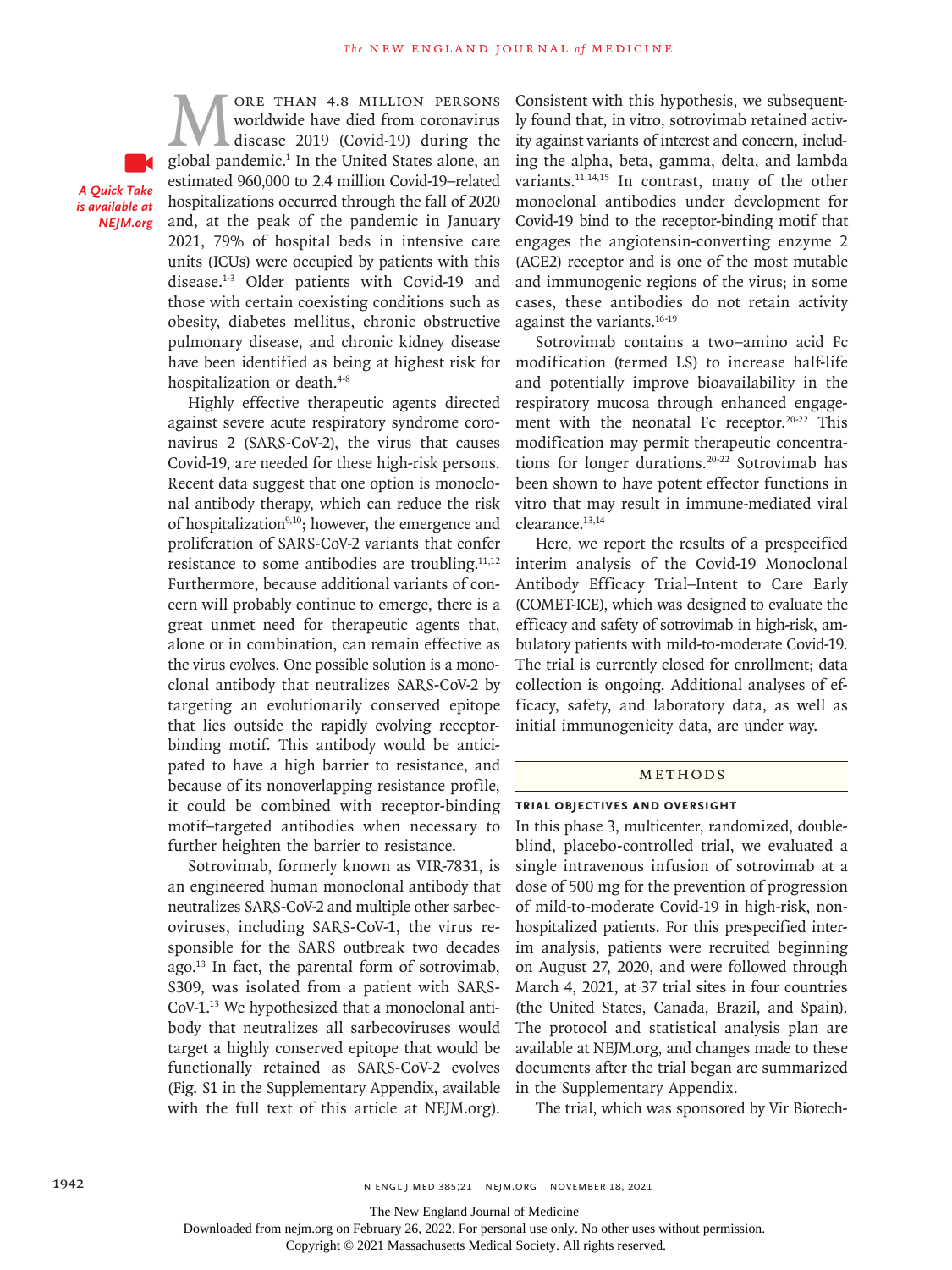

nology in collaboration with GlaxoSmithKline, was conducted in accordance with the principles of the Declaration of Helsinki and the ethical guidelines of the Council for International Organizations of Medical Sciences, applicable International Council for Harmonisation Good Clinical Practice guidelines, and applicable laws and regulations. All the patients provided written informed consent. The sponsors designed the trial, and the sponsors and trial investigators participated in data collection, analysis, and interpretation. The authors made the decision to submit the manuscript for publication and vouch for the accuracy and completeness of the data presented and for the fidelity of the trial to the protocol. Medical writers who were funded by Vir Biotechnology assisted in drafting the manuscript under the authors' direction. All the authors had confidentiality agreements with the sponsors.

#### **Patients and Procedures**

Adult patients  $(≥18$  years of age) who had a positive result on reverse-transcriptase–polymerasechain-reaction or antigen SARS-CoV-2 testing and an onset of Covid-19 symptoms within the previous 5 days were screened for eligibility; screening was performed within 24 hours before the administration of sotrovimab or placebo. The patients were at high risk for progression of Covid-19 because of older age (≥55 years) or because they had at least one of the following risk factors: diabetes for which medication was warranted, obesity (body-mass index [BMI; the weight

in kilograms divided by the square of the height in meters], >30), chronic kidney disease (estimated glomerular filtration rate, <60 ml per minute per  $1.73 \text{ m}^2$  of body-surface area),<sup>23</sup> congestive heart failure (New York Heart Association class II, III, or IV), chronic obstructive pulmonary disease, and moderate-to-severe asthma.24 Patients with already severe Covid-19, defined as shortness of breath at rest, an oxygen saturation below 94%, or the use of supplemental oxygen, were excluded. Full inclusion and exclusion criteria are described in the Supplementary Methods section in the Supplementary Appendix.

Eligible patients were randomly assigned in a 1:1 ratio with the use of an interactive Webbased response system to receive either a single 500-mg, 1-hour infusion of sotrovimab or an equal volume of saline placebo on day 1 (Fig. 1). The trial design did not mandate any treatment for Covid-19 other than sotrovimab or placebo; as a result, the patients received treatment at the discretion of their physicians according to the local standard of care.

#### **Efficacy Assessments**

The primary outcome was the percentage of patients who were hospitalized for more than 24 hours or who died from any cause through day 29 after randomization. Secondary efficacy outcomes included the percentage of patients with an emergency department visit, hospitalization, or death and the percentage of patients who had disease progression that warranted the use of supplemental oxygen.

The New England Journal of Medicine

Downloaded from nejm.org on February 26, 2022. For personal use only. No other uses without permission.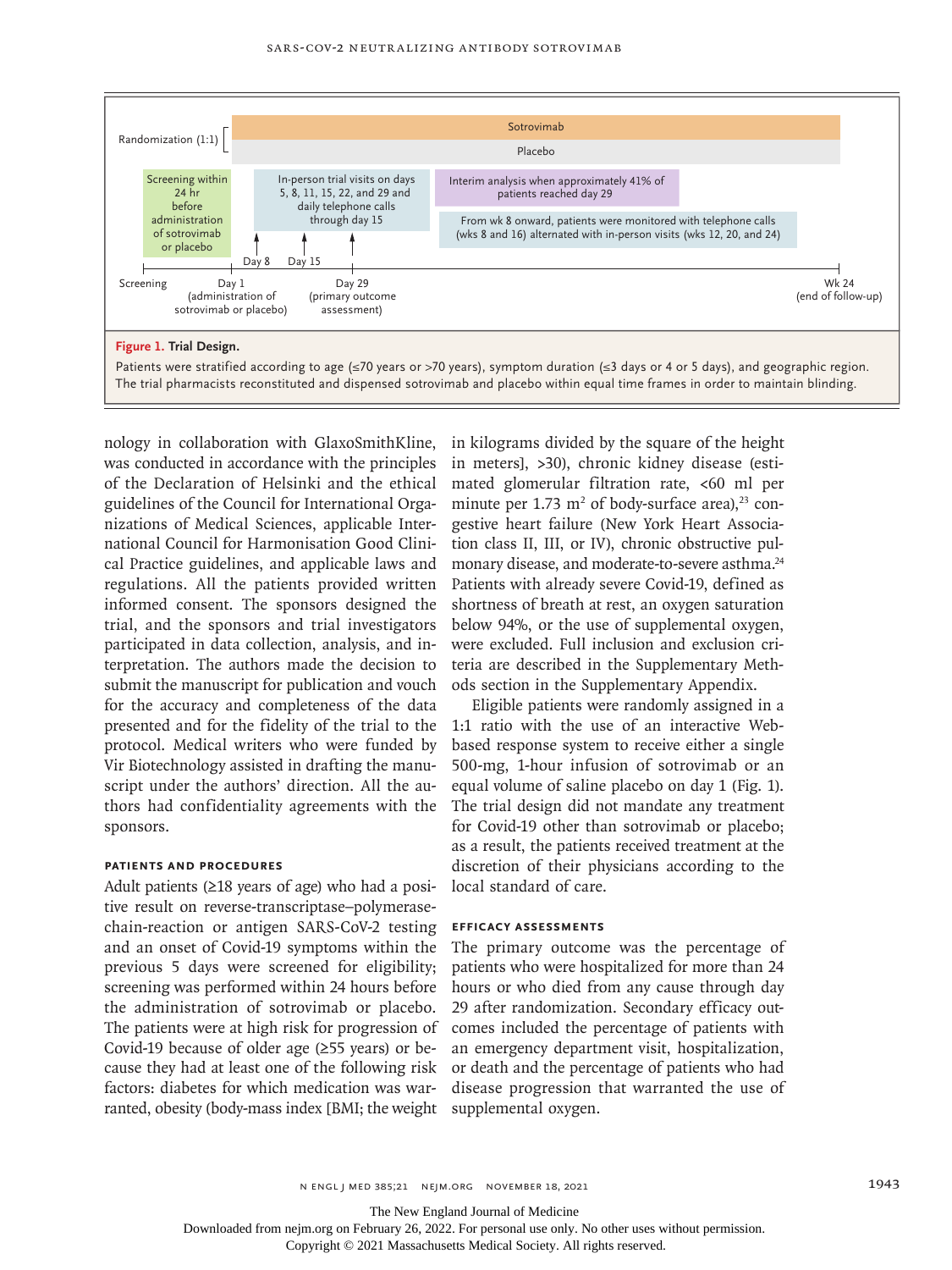# **Safety Assessments**

The safety outcomes included adverse events, serious adverse events, and adverse events of special interest, which were defined as infusionrelated reactions (including hypersensitivity reactions). Immunogenicity testing for antidrug antibodies was performed, and antibody-dependent enhancement was evaluated. All hospitalizations, including those due to Covid-19, were counted as serious adverse events.

## **Statistical Analysis**

A prespecified interim analysis for safety, futility, and efficacy was triggered when approximately 41% of the required number of trial patients reached day 29. Sample-size calculations were based on a group-sequential design with two interim analyses to assess both futility due to lack of efficacy and efficacy. A Lan–DeMets alpha-spending function was used to control type I error, with the use of a Pocock analogue rule for futility and a Hwang–Shih–DeCani analogue rule for efficacy (with the value of  $\gamma$ =1).<sup>25</sup> The overall sample of 1360 patients would have provided approximately 90% power to detect a 37.5% relative efficacy in reducing progression of Covid-19 through day 29 at the overall twosided 5% significance level, with an assumed incidence of progression of 16% in the placebo group.

In the interim analysis, the intention-to-treat population included all the patients who underwent randomization through the prespecified interim analysis cutoff date of January 19, 2021, irrespective of whether they received sotrovimab or placebo. The safety analysis population in the interim analysis included all the patients who received sotrovimab or placebo and underwent randomization through February 17, 2021; patients were grouped according to the actual agent received. The primary outcome was analyzed in the intention-to-treat population with the use of a Poisson regression model with robust sandwich estimators to adjust for trial agent, duration of symptoms, age, and sex. Missing progression status was imputed under a missing-at-random assumption with the use of multiple imputation. On the basis of this analysis model, the statistical significance testing, the relative risk of progression, and its appropriate confidence interval are provided with the adjusted significance level for this interim analysis.

An independent data monitoring committee recommended that enrollment in the trial be stopped on March 10, 2021, because of efficacy, at which time 1057 patients had undergone randomization. Analyses of all secondary and exploratory outcomes are planned when all the patients have completed day 29.

# **RESULTS**

# **Patients**

Of 795 patients who underwent screening, 583 underwent randomization by January 19, 2021, and were assigned to receive sotrovimab (291 patients) or placebo (292 patients); these patients composed the intention-to-treat population for the interim analysis (Fig. S2 and Table S1). In this intention-to-treat population, both the numbers of patients who withdrew from or continued in the trial and the durations of follow-up were similar in the two trial groups. Overall, 4 patients each in the sotrovimab and placebo groups withdrew from the trial (3 patients in the sotrovimab group withdrew before they received sotrovimab). The median duration of follow-up in the intention-to-treat population was 72 days (range, 5 to 190) in the sotrovimab group and 72 days (range, 16 to 190) in the placebo group.

Overall, 868 patients (430 patients in the sotrovimab group and 438 in the placebo group) underwent randomization and received sotrovimab or placebo by February 17, 2021; these patients composed the safety analysis population for the interim analysis. The median duration of follow-up in this population was 56 days (range, 5 to 190) in the sotrovimab group and 55 days (range, 2 to 190) in the placebo group.

In the intention-to-treat population, baseline demographic and disease characteristics were similar in the sotrovimab and placebo groups (Table 1). Overall, 22% of the patients were 65 years of age or older, 7% were Black, 63% were Hispanic or Latino, and 42% had two or more conditions that were considered to be risk factors for progression of Covid-19. The most common risk factors were obesity, an age of 55 years or older, and diabetes for which medication was warranted. The most common presenting symp-

The New England Journal of Medicine

Downloaded from nejm.org on February 26, 2022. For personal use only. No other uses without permission.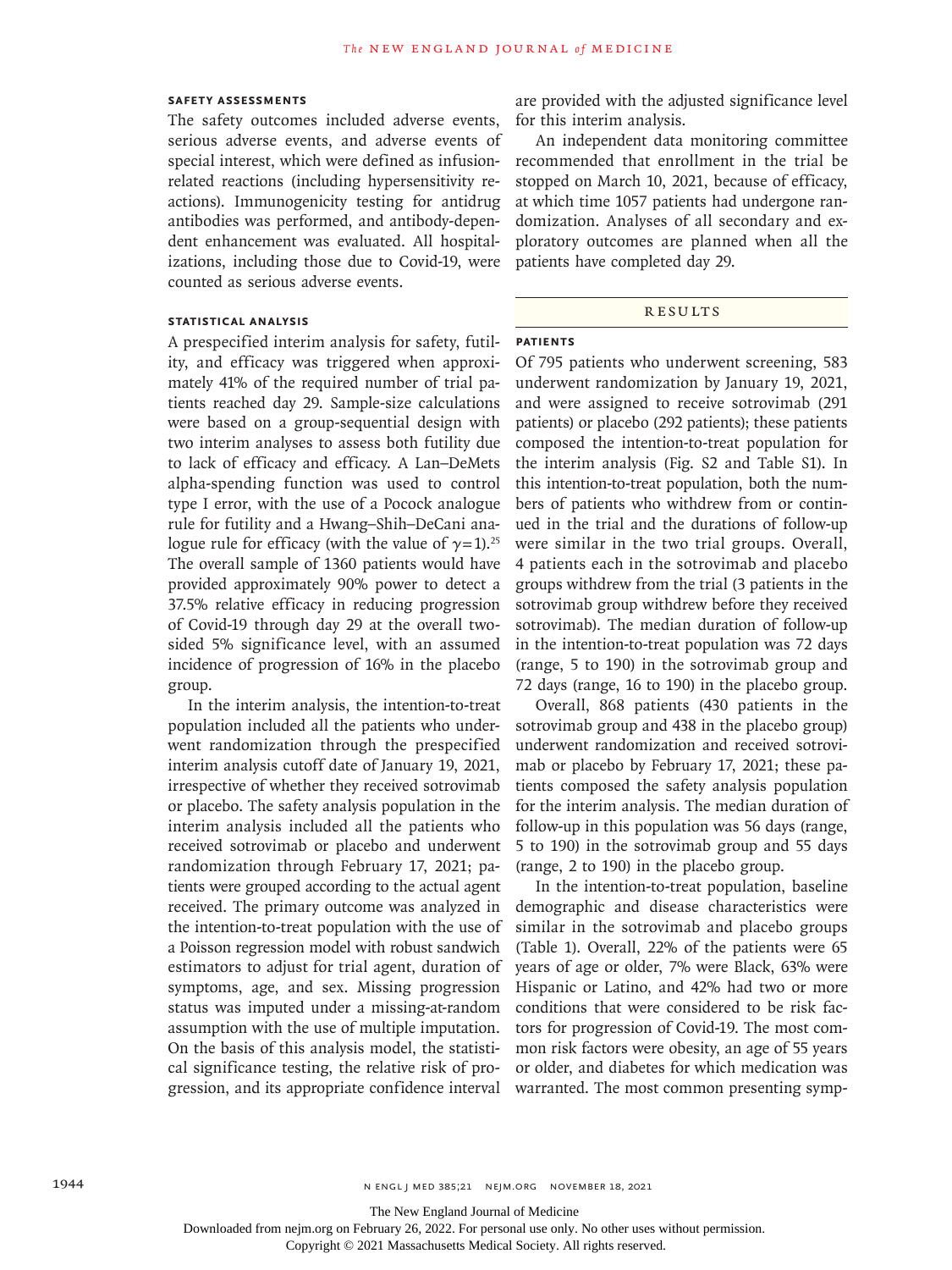| Table 1. Baseline Demographic and Disease Characteristics (Intention-to-Treat Population).* |                           |                        |                      |  |  |  |
|---------------------------------------------------------------------------------------------|---------------------------|------------------------|----------------------|--|--|--|
| Characteristic                                                                              | Sotrovimab<br>$(N = 291)$ | Placebo<br>$(N = 292)$ | Total<br>$(N = 583)$ |  |  |  |
| Age                                                                                         |                           |                        |                      |  |  |  |
| Median (range) - yr                                                                         | 53.0 $(18-96)$            | 52.5 $(18-88)$         | 53.0 $(18-96)$       |  |  |  |
| ≥65 yr — no. (%)                                                                            | 63 (22)                   | 65 (22)                | 128(22)              |  |  |  |
| >70 yr - no. (%)                                                                            | 33(11)                    | 32(11)                 | 65 (11)              |  |  |  |
| Male sex - no. $(%)$                                                                        | 135(46)                   | 131(45)                | 266 (46)             |  |  |  |
| Race or ethnic group - no./total no. (%) <sup>+</sup>                                       |                           |                        |                      |  |  |  |
| White                                                                                       | 254/290 (88)              | 252/291 (87)           | 506 (87)             |  |  |  |
| <b>Black</b>                                                                                | 16/290(6)                 | 22/291(8)              | 38(7)                |  |  |  |
| Asian                                                                                       | 17/290(6)                 | 17/291(6)              | 34(6)                |  |  |  |
| Mixed race                                                                                  | $2/290$ (<1)              | 0/291                  | $2 (-1)$             |  |  |  |
| American Indian or Alaska Native                                                            | $1/290$ (<1)              | 0/291                  | $1 (-1)$             |  |  |  |
| Hispanic or Latinx                                                                          | 190/290 (66)              | 178/291 (61)           | 368 (63)             |  |  |  |
| <b>BMI</b> <sup>*</sup>                                                                     | $32.0 \pm 6.4$            | $32.1 \pm 6.3$         | $32.1 \pm 6.3$       |  |  |  |
| Duration of symptoms - no. (%)                                                              |                           |                        |                      |  |  |  |
| $\leq$ 3 days                                                                               | 167(57)                   | 171 (59)               | 338 (58)             |  |  |  |
| 4 or 5 days                                                                                 | 123(42)                   | 121(41)                | 244 (42)             |  |  |  |
| Any risk factor for Covid-19 progression - no. (%)                                          | 291 (100)                 | 290 (99)               | 581 (>99)            |  |  |  |
| Age $\geq$ 55 yr                                                                            | 135 (46)                  | 141 (48)               | 276 (47)             |  |  |  |
| Diabetes for which medication was warranted                                                 | 66 (23)                   | 66 (23)                | 132(23)              |  |  |  |
| Obesity: BMI >30                                                                            | 182 (63)                  | 187 (64)               | 369 (63)             |  |  |  |
| Chronic kidney disease¶                                                                     | $1 (-1)$                  | 4(1)                   | $5 (-1)$             |  |  |  |
| Congestive heart failure: NYHA class II, III, or IV                                         | $1(-1)$                   | 3(1)                   | $4 (-1)$             |  |  |  |
| Chronic obstructive pulmonary disease                                                       | 14(5)                     | 10(3)                  | 24(4)                |  |  |  |
| Moderate-to-severe asthma                                                                   | 46 (16)                   | 46 (16)                | 92 (16)              |  |  |  |
| No. of concurrent risk factors for Covid-19 progression - no. (%)                           |                           |                        |                      |  |  |  |
| 0                                                                                           | 0                         | $2(-1)$                | $2(-1)$              |  |  |  |
| 1                                                                                           | 170 (58)                  | 168 (58)               | 338 (58)             |  |  |  |
| 2                                                                                           | 91 (31)                   | 86 (29)                | 177 (30)             |  |  |  |
| $\geq$ 3                                                                                    | 30(10)                    | 36(12)                 | 66 (11)              |  |  |  |

\* Plus–minus values are means ±SD. Percentages may not total 100 because of rounding. NYHA denotes New York Heart Association.

† Race and ethnic group were reported by the patients.

‡ Body-mass index (BMI) is the weight in kilograms divided by the square of the height in meters.

§ The duration of symptoms in one patient in the sotrovimab group was 6 days.

¶ Chronic kidney disease was defined according to the Modification of Diet in Renal Disease criteria as an estimated glomerular filtration rate less than 60 ml per minute per  $1.73$  m<sup>2</sup> of body-surface area.

toms (in ≥62% of all the patients) were cough, muscle aches or myalgia, headache, and fatigue (Table S2). Baseline demographic and disease characteristics in the safety analysis population were similar in the two trial groups and are reported in Table S3.

#### **Efficacy Outcomes**

A total of 3 of 291 patients in the sotrovimab group (1%), as compared with 21 of 292 patients in the placebo group (7%), had disease progression leading to hospitalization (for >24 hours) for any cause or death (relative risk reduction,

The New England Journal of Medicine

Downloaded from nejm.org on February 26, 2022. For personal use only. No other uses without permission.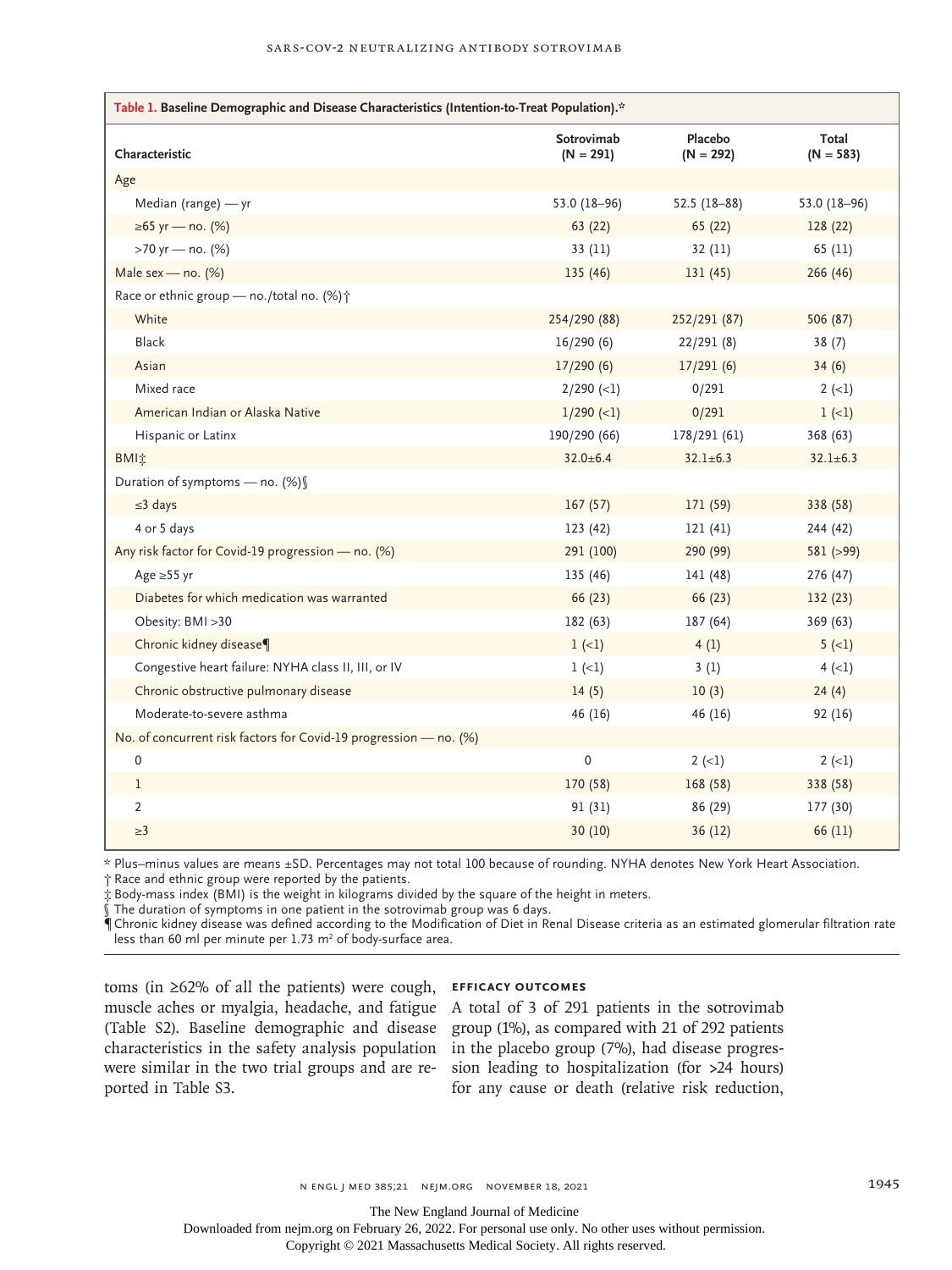| Table 2. Efficacy Outcomes through Day 29 (Intention-to-Treat Population).*                                    |                           |                        |  |  |  |  |
|----------------------------------------------------------------------------------------------------------------|---------------------------|------------------------|--|--|--|--|
| Outcome                                                                                                        | Sotrovimab<br>$(N = 291)$ | Placebo<br>$(N = 292)$ |  |  |  |  |
| <b>Primary outcome</b>                                                                                         |                           |                        |  |  |  |  |
| Hospitalization for >24 hr for any cause or death from any cause $-$ no. (%)                                   | 3(1)                      | 21(7)                  |  |  |  |  |
| Hospitalization for >24 hr for any cause                                                                       | 3(1)                      | 21(7)                  |  |  |  |  |
| Death from any cause                                                                                           | $\Omega$                  | $1 (-1)^+$             |  |  |  |  |
| Alive and not hospitalized - no. (%)                                                                           | 284 (98)                  | 270 (92)               |  |  |  |  |
| Data missing - no. (%)                                                                                         |                           |                        |  |  |  |  |
| All patients with missing data                                                                                 | 4(1)                      | $1 (-1)$               |  |  |  |  |
| Patients with missing data because of withdrawal of consent before<br>receipt of sotrovimab or placebo         | 3(1)                      | $1 (-1)$               |  |  |  |  |
| Relative risk reduction (97.24% CI)                                                                            | 85 (44-96)                |                        |  |  |  |  |
| P value                                                                                                        | 0.002                     |                        |  |  |  |  |
| Other clinical outcomes:                                                                                       |                           |                        |  |  |  |  |
| Emergency department visit or hospitalization for any cause or death from<br>any cause - no. $(%)$             | 6(2)                      | 28(10)                 |  |  |  |  |
| Emergency department visit for any causes                                                                      | $2 (-1)$                  | 8(3)                   |  |  |  |  |
| Hospitalization for any cause                                                                                  | 4(1)                      | 21(7)                  |  |  |  |  |
| Death from any cause                                                                                           | $\mathbf{0}$              | $1 (-1)^+$             |  |  |  |  |
| Emergency department visit without hospitalization, or hospitalization for<br><24 hr for any cause - no. (%)** | 3(1)                      | 7(2)                   |  |  |  |  |
| Severe or critical progression - no. (%) ++                                                                    | $2 (-1)$                  | 19(7)                  |  |  |  |  |
| Low-flow nasal cannula or face mask                                                                            | $2 (-1)$                  | 11(4)                  |  |  |  |  |
| Nonrebreather mask, high-flow nasal cannula, or noninvasive<br>ventilation                                     | $\Omega$                  | 5(2)                   |  |  |  |  |
| Invasive mechanical ventilation                                                                                | $\Omega$                  | $2 (-1)$               |  |  |  |  |
| Death from any cause                                                                                           | 0                         | $1 (-1)$               |  |  |  |  |
| Admission to ICU for any cause - no. (%)                                                                       | $\mathbf{0}$              | 5(2)                   |  |  |  |  |

\* CI denotes confidence interval, and ICU intensive care unit.

† The contributing event in Patient K was hospitalization for more than 24 hours; this patient later was included in the category "death from any cause."

‡ Inferential testing of secondary outcomes was not performed at this interim analysis.

§ "Emergency department visit for any cause" was defined as any inpatient or outpatient emergency department visit (regardless of whether the patient was hospitalized).

¶ One patient was hospitalized for less than 24 hours for diabetes management.

‖ The contributing event in Patient L was an "emergency department visit for any cause"; this patient later was included in the category "hospitalization for any cause."

\*\* "Emergency department visit without hospitalization, or hospitalization for less than 24 hours for any cause" was defined as any emergency department visit without hospitalization, or hospitalization for less than 24 hours for any cause.

†† Severe or critical progression was manifested by the use of supplemental oxygen.

P=0.002) (Table 2). The primary reasons for the infusion with a small-intestinal obstruction. 24 hospitalizations were consistent with pro-

85%; 97.24% confidence interval [CI], 44 to 96; intestinal obstruction presented 22 days after

gressive Covid-19 (Table 3), with one probable were in the placebo group; 2 of these 5 patients exception: 1 patient in the sotrovimab group received invasive mechanical ventilation, and a who had a notable medical history of small-third patient declined to undergo intubation and All 5 patients who were admitted to the ICU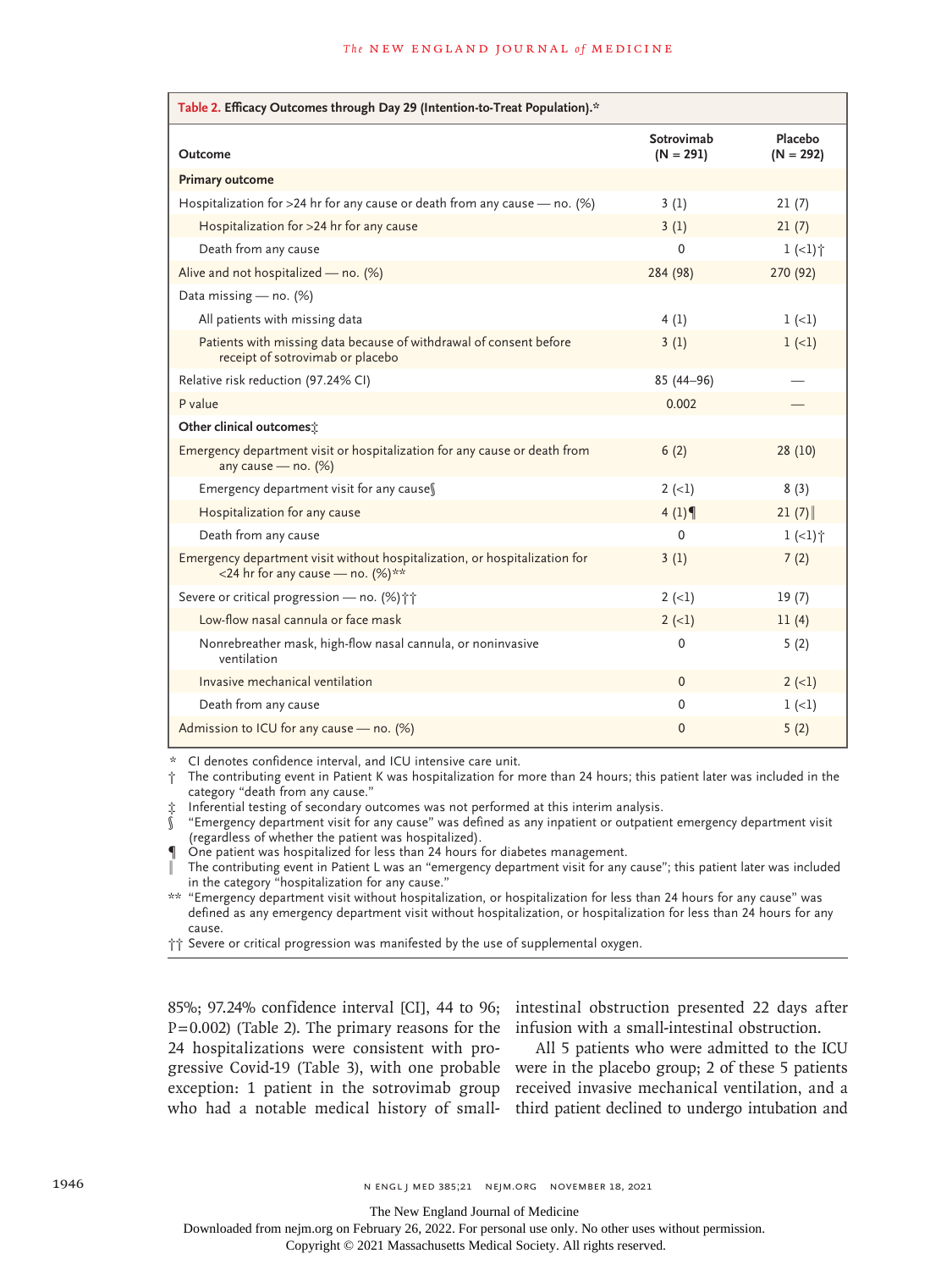subsequently died by day 29. Emergency department visits without hospitalization or hospitalization for less than 24 hours were observed in fewer patients in the sotrovimab group than in the placebo group (Table 2).

# **Safety**

In the safety analysis population, 73 of 430 patients in the sotrovimab group (17%) and 85 of 438 patients in the placebo group (19%) reported an adverse event (Table 4). The percentage of patients who reported grade 3 or 4 adverse events was lower in the sotrovimab group (2%) than in the placebo group (6%). Overall, the only adverse event that occurred in at least 1% of the patients who received sotrovimab was diarrhea, which occurred in 6 patients (1%) in the sotrovimab group (5 cases of diarrhea that were mild in severity and 1 case that was moderate in severity). Diarrhea occurred in 3 patients (<1%) in the placebo group.

The percentage of patients with infusionrelated reactions was the same in the two groups (1% in each). One patient who received sotrovimab had an infusion-related reaction (moderate [grade 2] dyspnea) that was considered by the investigators to be related to sotrovimab.

Serious adverse events occurred in 2% of the patients who received sotrovimab and in 6% of those who received placebo. Most of these events were hospitalizations for Covid-19–related causes. No serious adverse events were considered by the investigators to be related to sotrovimab. One patient in the placebo group died after day 29; this patient died from Covid-19 pneumonia on day 37.

No trends were observed in hematologic values, liver-function values, or other laboratory data. Overall, laboratory results were similar in the sotrovimab and placebo groups.

## Discussion

In this prespecified interim analysis of COMET-ICE involving high-risk adults with symptomatic Covid-19, the relative risk reduction in hospitalization (for >24 hours) or death between patients who received a single 500-mg dose of sotrovimab and those who received placebo was 85%. Among patients who were hospitalized, none of the patients who received sotrovimab were admitted to the ICU, as compared with five patients who received placebo; this finding suggests that sotrovimab prevented more severe complications of Covid-19 in addition to preventing hospitalization. Furthermore, as a result of investigator site selection, more than 60% of the trial population consisted of patients who identified as Hispanic or Latinx; thus, this trial showed efficacy in a population that has been underrepresented in clinical trials involving patients with Covid-19, despite the disproportionately negative effect that the pandemic has had on this ethnic group. Overall, no safety signals were identified in this trial. There was also no evidence of antibody-dependent enhancement with sotrovimab, which would have manifested as more patients with worsening of disease in the sotrovimab group than in the placebo group. $26$ 

Sotrovimab is a potential therapeutic agent in the fight against Covid-19, for which there remains an unmet medical need despite the recent success of preventative measures such as vaccines. Challenges associated with access to vaccines, vaccine hesitancy, medical contraindications to vaccines, immunocompromised persons who may not have a response to a vaccine, and most important, the potential emergence of variant viruses that escape vaccine-derived immunity, may all contribute to what is likely to be a large and enduring number of patients with Covid-19 for whom treatment is warranted.

Treatments for Covid-19 that retain activity even in the face of a rapidly evolving virus are needed. To that end, sotrovimab was selected to have an intrinsically higher barrier to resistance as a result of targeting a pan-sarbecovirus epitope.<sup>14</sup> In one analysis, among more than 1.7 million SARS-CoV-2 sequences in the Global Initiative on Sharing All Influenza Data database, amino acid positions composing the sotrovimab epitope were at least 99.8% conserved in naturally occurring viruses.14 Moreover, when necessary to further enhance breadth and barrier to resistance, sotrovimab can probably be combined with currently authorized receptor-binding motif–targeted antibodies because of its nonoverlapping resistance profile.

This interim analysis has several major limitations. First, with only three hospitalizations in the sotrovimab group, it is not possible to determine which patient or disease characteristics might be associated with sotrovimab treatment

The New England Journal of Medicine

Downloaded from nejm.org on February 26, 2022. For personal use only. No other uses without permission.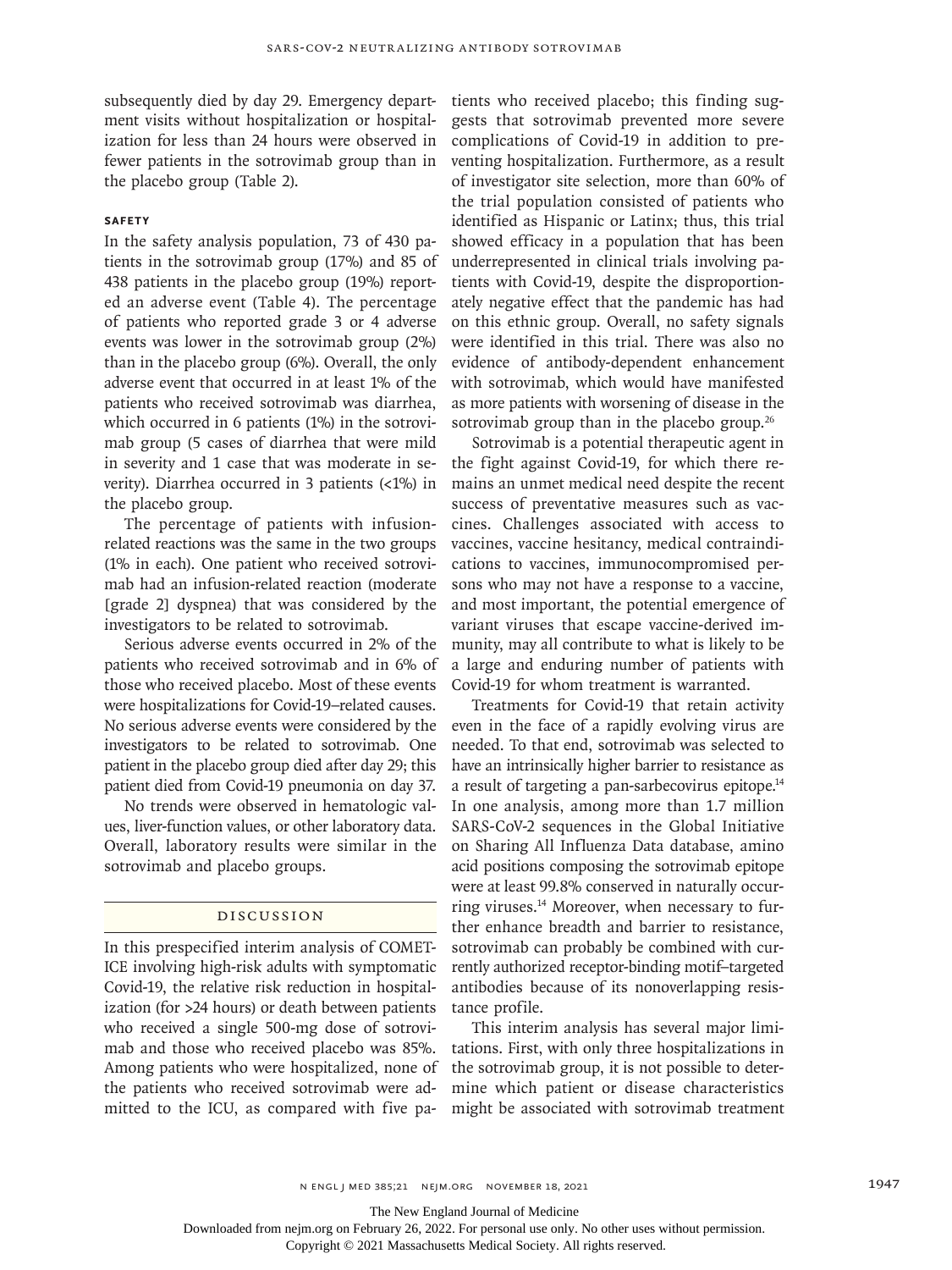| Group<br>and Patient | Age | Sex       | Hospitalization<br>Day | Duration of<br>Hospitalization | <b>Primary Reason</b><br>for Hospitalization | ICU<br>Admission             | Invasive<br>Mechanical<br>Ventilation | <b>Died</b>                  |
|----------------------|-----|-----------|------------------------|--------------------------------|----------------------------------------------|------------------------------|---------------------------------------|------------------------------|
|                      | γr  |           |                        | days                           |                                              |                              |                                       |                              |
| Sotrovimab<br>group  |     |           |                        |                                |                                              |                              |                                       |                              |
| Patient A            | 96  | M         | 19                     | 14                             | Covid-19                                     | No                           | No                                    | No                           |
| Patient B            | 65  | F         | 22                     | $\overline{\mathbf{3}}$        | Small-intestinal<br>obstruction              | No                           | No                                    | No                           |
| Patient C            | 71  | F         | $\overline{2}$         | 16                             | Covid-19-related<br>pneumonia                | No                           | No                                    | No                           |
| Placebo group        |     |           |                        |                                |                                              |                              |                                       |                              |
| Patient D            | 52  | F         | 4                      | 6                              | Covid-19-related<br>pneumonia                | No                           | No                                    | No                           |
| Patient E            | 50  | F         | $4*$                   | 20                             | Covid-19-related<br>pneumonia                | No                           | No                                    | No                           |
| Patient F            | 66  | F         | 6                      | 7                              | Covid-19-related<br>pneumonia                | No                           | No                                    | No                           |
| Patient G            | 38  | M         | 9*                     | 5                              | Covid-19-related<br>pneumonia                | No                           | No                                    | No                           |
| Patient H            | 50  | F         | 4*                     | 8                              | Covid-19-related<br>pneumonia                | Yes <sup>+</sup>             | No                                    | No                           |
| Patient I            | 82  | F         | $\overline{7}$         | 6                              | Acute respiratory<br>failure                 | No                           | No                                    | No                           |
| Patient J            | 70  | M         | 12                     | 13                             | Respiratory<br>distress                      | Yes:                         | Yes∬                                  | No                           |
| Patient K            | 70  | M         | 5                      | 14                             | Pneumonia                                    | Yes                          | No                                    | Yes                          |
| Patient L            | 65  | M         | 6                      | 7                              | Dehydration                                  | No                           | No                                    | No                           |
| Patient M            | 52  | F         | 5                      | $\overline{4}$                 | Covid-19-related<br>pneumonia                | No                           | No                                    | No                           |
| Patient N            | 62  | M         | 7                      | 6                              | Covid-19-related<br>pneumonia                | No                           | No                                    | No                           |
| Patient O            | 57  | M         | 6                      | $\overline{4}$                 | Pneumonia                                    | <b>No</b>                    | <b>No</b>                             | <b>No</b>                    |
| Patient P            | 65  | M         | 12                     | 4                              | Pneumonia                                    | No                           | No                                    | No                           |
| Patient Q            | 68  | M         | 7                      | $\overline{4}$                 | Covid-19-related<br>pneumonia                | No                           | No                                    | No                           |
| Patient R            | 55  | F         | $\overline{7}$         | $\mathbf{3}$                   | Pulmonary<br>embolism                        | $\operatorname{\mathsf{No}}$ | No                                    | No                           |
| Patient S            | 60  | ${\sf M}$ | $10\,$                 | 5                              | Covid-19-related<br>pneumonia                | $\operatorname{\mathsf{No}}$ | No                                    | $\operatorname{\mathsf{No}}$ |
| Patient T            | 71  | F         | $10\,$                 | 28                             | Covid-19-related<br>pneumonia                | Yes                          | Yes**                                 | Yes                          |
| Patient U            | 37  | F         | $6*$                   | 8                              | Covid-19-related<br>pneumonia                | $\operatorname{\mathsf{No}}$ | No                                    | No                           |
| Patient V            | 83  | M         | 8                      | 2                              | Dyspnea                                      | $\mathsf{No}$                | No                                    | No                           |
| Patient W            | 56  | M         | $\overline{2}$         | 24                             | Covid-19-related<br>pneumonia                | Yes††                        | No                                    | No                           |
| Patient X            | 55  | M         | 7                      | 5                              | Covid-19-related<br>pneumonia                | $\mathsf{No}$                | No                                    | No                           |

1948 n engl j med 385;21 nejm.org November 18, 2021

The New England Journal of Medicine

Downloaded from nejm.org on February 26, 2022. For personal use only. No other uses without permission.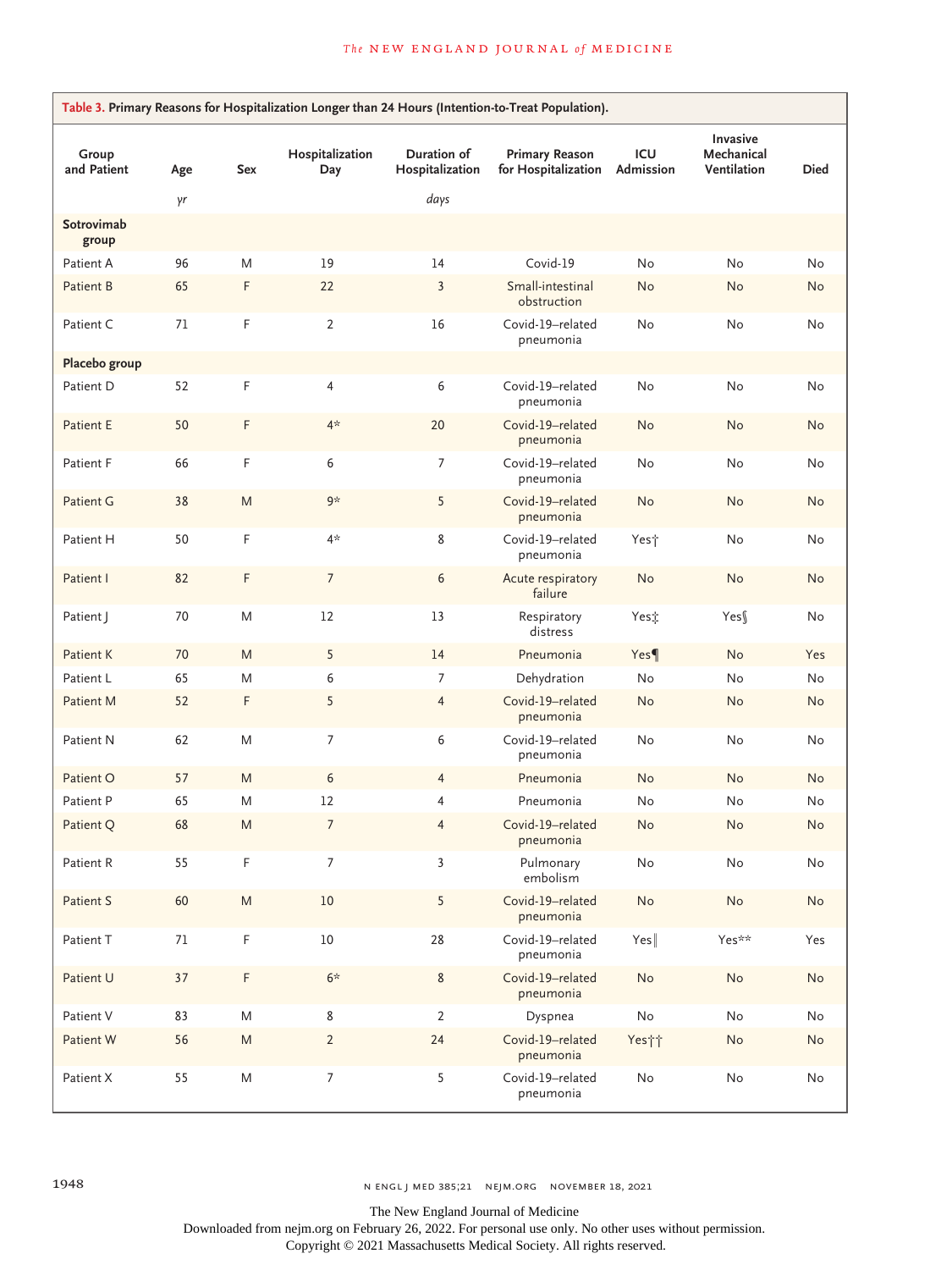#### **Table 3. (Continued.)**

- \* The adverse event associated with the hospitalization began the day before the patient was admitted to the hospital.
- The duration of ICU stay was 8 days.
- The duration of ICU stay was 13 days.
- The duration of invasive mechanical ventilation was 9 days.
- ¶ The duration of ICU stay was 2 days.
- The duration of ICU stay was 28 days.
- The duration of invasive mechanical ventilation was 16 days.
- †† The duration of ICU stay was 24 days.

failure. Second, the number of patients in the sotrovimab group in the safety analysis population was modest (430 patients), and thus a rare adverse event (in <1% of the patients) may not have been observed, although one would not be expected because sotrovimab was derived from an antibody isolated from a patient who had recovered from SARS-CoV-1 infection, has minimal engineering, and targets a viral epitope (not a host epitope). Third, the presence of a baseline autologous antibody response to SARS-CoV-2 has not yet been analyzed to determine what effect emerging autologous immunity may have on the safety and efficacy of sotrovimab. Finally, secondary and exploratory outcome analyses were excluded from this interim analysis because the trial is ongoing; such analyses to further determine the potential additional benefits of sotrovimab are under way.

This trial has implications beyond showing the therapeutic value of sotrovimab. First, the results indicate that a single binding antibody against the non–receptor-binding motif, which does not directly block the ACE2 receptor interaction, can be clinically therapeutic, and thus the results suggest a role for other receptors. $27$ Second, because sotrovimab has potent effector function, the efficacy and absence of safety signals suggest that effector function is neither detrimental nor associated with antibody-dependent enhancement.<sup>26</sup> In fact, preclinical models of Covid-19 suggest that the potent effector function of this agent may be beneficial. $13,14$ 

The results of this interim analysis of COMET-ICE indicate that sotrovimab can be a therapeutic agent for outpatients with Covid-19. Notably, a 500-mg dose may also permit intramuscular administration, which may increase the convenience of and access to therapeutic antibody agents for patients with Covid-19. Studies are currently under way to evaluate this route of the full text of this article at NEJM.org.

| Table 4. Adverse Events (Safety Analysis Population). |                           |                        |  |  |  |
|-------------------------------------------------------|---------------------------|------------------------|--|--|--|
| <b>Adverse Events</b>                                 | Sotrovimab<br>$(N = 430)$ | Placebo<br>$(N = 438)$ |  |  |  |
|                                                       | no. of patients $(\%)$    |                        |  |  |  |
| Any adverse event*                                    | 73 (17)                   | 85 (19)                |  |  |  |
| Related to sotrovimab or placebo†                     | 8(2)                      | 8(2)                   |  |  |  |
| Leading to dose interruption or delay                 | $2 (-1)$ $\ddagger$       | $\Omega$               |  |  |  |
| Any infusion-related reaction*\                       | 6(1)                      | 5(1)                   |  |  |  |
| Related to sotrovimab or placebo†                     | $1 (-1)$                  | $2 (-1)$               |  |  |  |
| Leading to dose interruption or delay                 | 0                         | 0                      |  |  |  |
| Any grade 3 or 4 adverse event                        | 7(2)                      | 27(6)                  |  |  |  |
| Any serious adverse event                             | 7(2)                      | 26 (6)                 |  |  |  |
| Related to sotrovimab or placebo†                     | $\Omega$                  | $1 (-1)$               |  |  |  |
| Death                                                 |                           |                        |  |  |  |
| All deaths                                            | $\mathbf 0$               | $2 (-1)$               |  |  |  |
| Related to sotrovimab or placebo†                     | 0                         | 0                      |  |  |  |

\* None of the patients had an adverse event (i.e., a life-threatening infusion-related reaction, including a severe allergic or hypersensitivity reaction during the intravenous infusion) leading to permanent discontinuation of sotrovimab or placebo. † Relatedness was determined by individual trial investigators while they were unaware of the trial-group assignments.

‡ For both patients, the adverse event was infusion extravasation; both infusions were completed.

§ Infusion-related reactions were defined as adverse events according to the preferred terms of pyrexia, chills, dizziness, dyspnea, pruritus, rash, and infusionrelated reaction within 24 hours after administration of sotrovimab or placebo.

¶ In addition to the patient in the placebo group who died by day 29, another patient in the placebo group died from Covid-19–related pneumonia on day 37; this patient was admitted to the hospital before day 29 and was thus considered to have had the primary-outcome event of Covid-19 progression.

administration. Given its in vitro activity against variants of interest and concern, $14$  as well as its ability to neutralize other sarbecoviruses, we speculate that sotrovimab has the potential to remain therapeutically active even as SARS-CoV-2 continues to evolve.

Supported by Vir Biotechnology and GlaxoSmithKline.

Disclosure forms provided by the authors are available with

n engl j med 385;21 nejm.org November 18, 2021 1949

The New England Journal of Medicine

Downloaded from nejm.org on February 26, 2022. For personal use only. No other uses without permission.